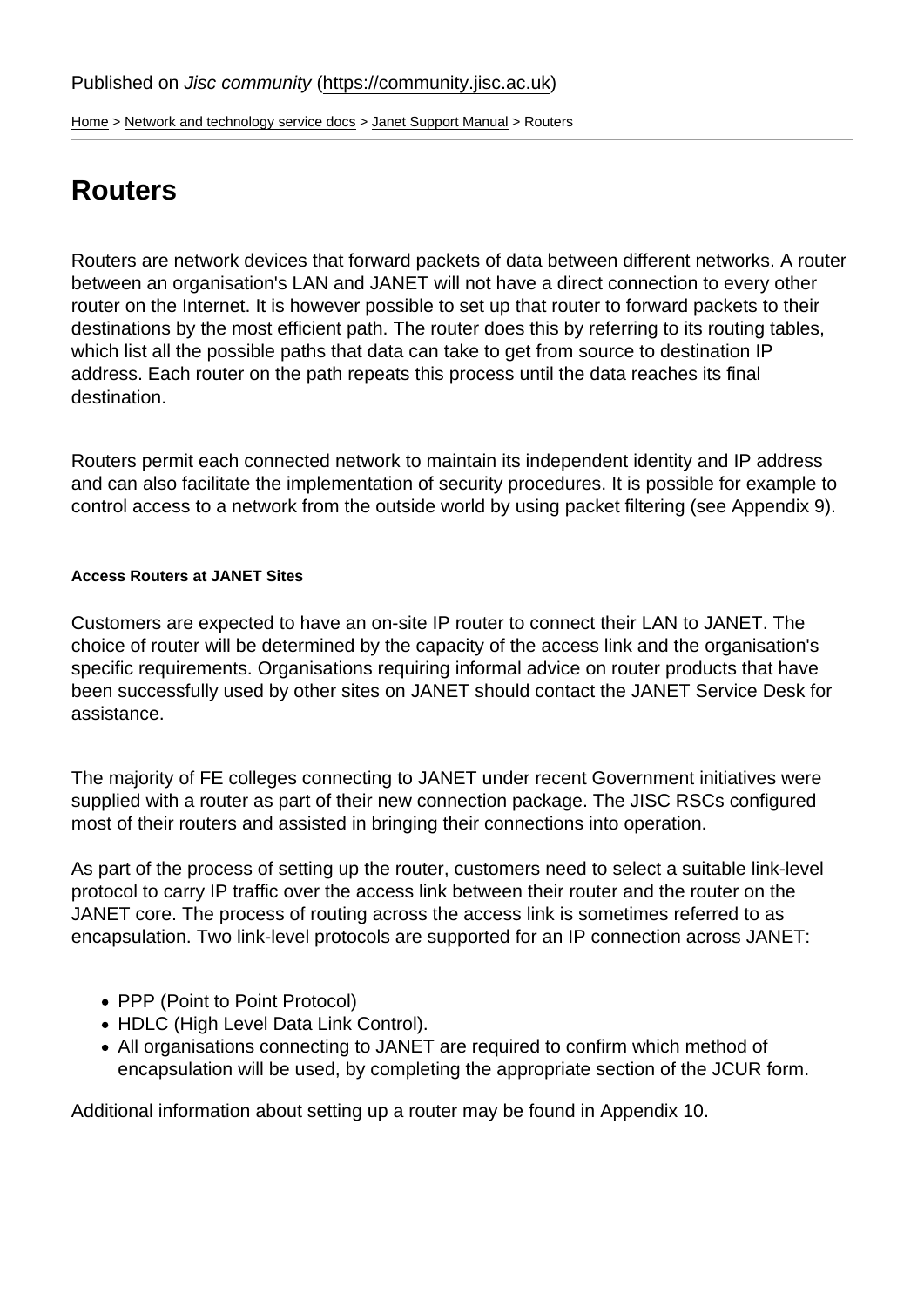### **Interfa?ces**

The customer's access router needs a suitable WAN interface to connect to the JANET access link. If the bandwidth of an organisation's connection is 2Mbit/s or less, the PTO will normally present the leased line at the site's NTU with an X.21 DCE interface. Most routers are compatible with this type of interface and it should be possible to connect the circuit interface to the access router with an X.21 cable.

If it is not possible for the PTO to deliver a 2Mbit/s connection with an X.21 interface, the leased line will be presented at the NTU with a G.703 interface. This type of interface may also be used for 34Mbit/s connections. In these circumstances however, it will be necessary to install a DSU converter between the G.703 interface and the interface on the access router (for further information, see Appendix 11).

Organisations requiring a DSU will be supplied with a recommended box and a pair of three metre coax cables to connect it to the telecommunications termination point. If longer cables are required, the installation contact should give the JANET Service Desk prior notice of the length needed. The connecting organisation is responsible for the provision of an X.21 cable to connect its routing equipment to the DSU. The cost of the DSU and cables may be included in the connection package or charged separately, depending on the funding arrangements for the connection.

Once the connection is operational, the DSU becomes the property of the connecting organisation, which then assumes responsibility for arranging suitable maintenance cover for the DSU and cable. If there are any faults on the DSU or cable after it has been installed, the organisation is responsible for any repairs.

However, for FE colleges the DSU maintenance arrangements may vary. The organisation responsible for maintaining the site router is usually also responsible for maintaining the DSU.

It is acceptable for a connecting organisation to purchase and install a DSU on-site. However, the DSU must match the unit installed at the Janet Point of Presence and the organisation must also purchase all of the cables required. The Janet Service Desk can provide details of recommended DSU equipment for use on Janet.

Additional information about interfaces may be obtained via the Janet Service Desk. FE and specialist colleges may consult their JISC RSC if they require further advice.

#### **Router Setup and the Janet Netsight Service**

Organisations that have received assistance from contractors in setting up their access router should be aware of the requirements of the Janet Netsight network monitoring system. In order to monitor access links, the Janet NOC and the RNOs need to ping the IP address of the router interface that supports the customer's access link. A small number of sites have in the past set up routers that do not respond to pings. Please note that if a site router is set up in this way, there will be problems in providing the link status and traffic statistics via Netsight. There may also be time delays in identifying faults on these access links.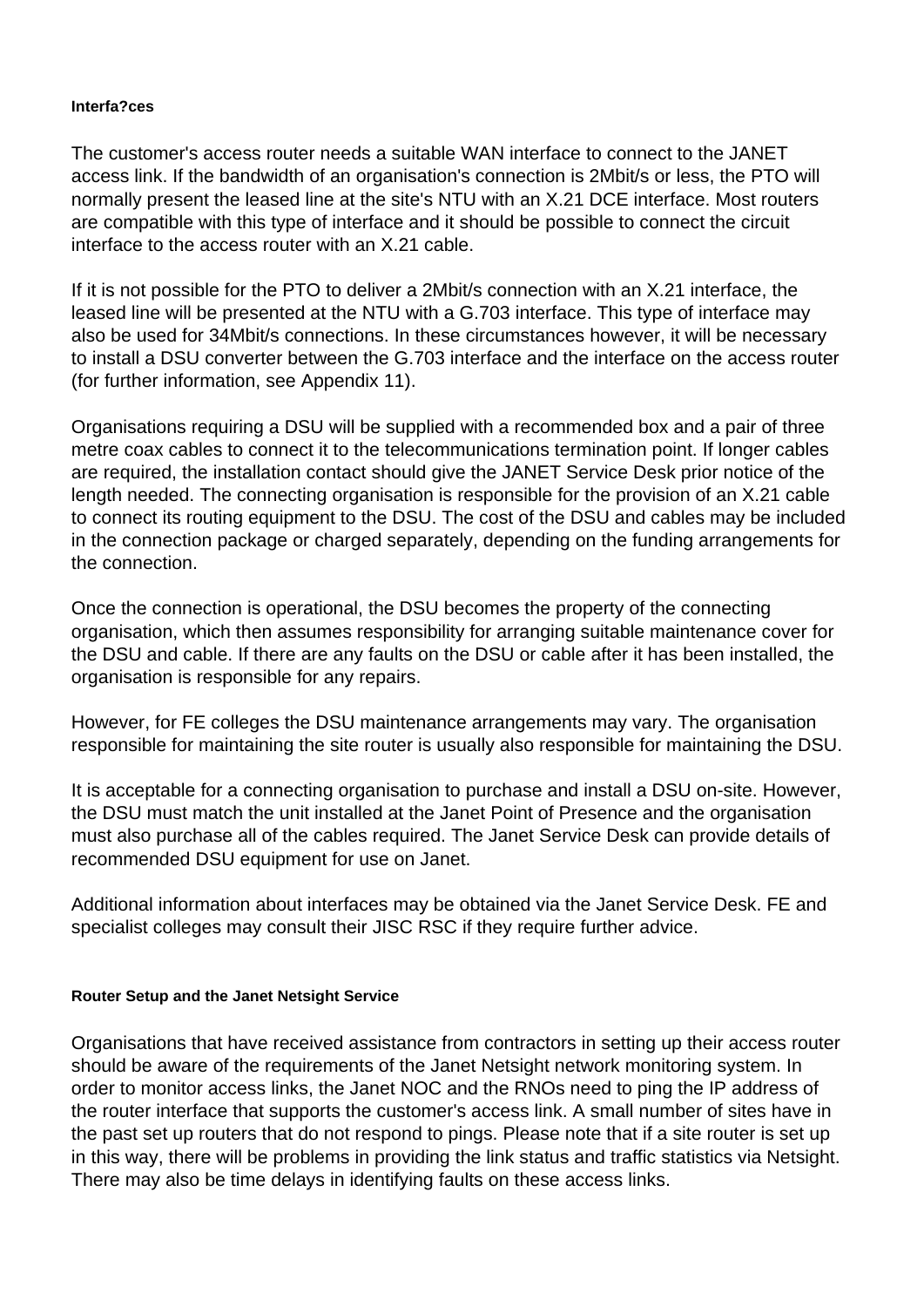Janet and the RNOs will be happy to discuss which IP addresses should be allowed to ping a site access router. Please contact the Janet Service Desk for further information. FE and specialist colleges may initially seek advice from their JISC RSC.

Ownership and Maintenance of Routers

Some Janet sites own the router that connects their LAN to the Janet access link. In this case they are also responsible for the management and configuration of these routers and for maintenance arrangements.

There are, however, a large number of FE colleges whose router was supplied and is owned by Janet. In these circumstances the router is covered by a Janet maintenance contract. Most of these sites also receive assistance in supporting their access router from their JISC RSC or RNO. Janet informs the RSC of the fault reporting number for router problems; the RSC decides whether or not to pass the number on, depending on the level of support they provide to colleges.

Router maintenance includes both hardware and software support. The manufacturer Cisco® periodically releases newer IOS images with bug fixes and/or new features. Upgrading a router's software should result in improved system performance and reliability.

Reconfiguring a Site Access Router

Please note that reconfiguration of a router should only be undertaken by experienced technical staff. The site network may become inaccessible to the outside world or the equipment may be badly damaged if a mistake is made. It is also possible that the maintenance contract may be invalidated. Please contact the Janet Service Desk if it is not clear who should be responsible for making changes to a configuration of a site access router after the site's JANET connection has been brought into service.

#### Janet Managed Router Service

Janet provides a Managed Router Service for organisations connected to the network, under which the site access router is monitored and managed as part of the Janet service. Janet's contractor undertakes all fault diagnosis and resolution work on these routers, either remotely or by an engineer visiting the site. Maintenance of the hardware is also included as part of the service. Maintenance of routers provided to FE colleges by Janet through the RSCs is available as a chargeable, opt-in service. Further information is available at [http://www.ja.net/products-services/janet-connect/managed-router-service](http://www.ja.net/products-services/janet-connect/managed-router-service ) [1].

Router Security

Even if routers are only being used to transfer IP traffic, it is imperative that their security is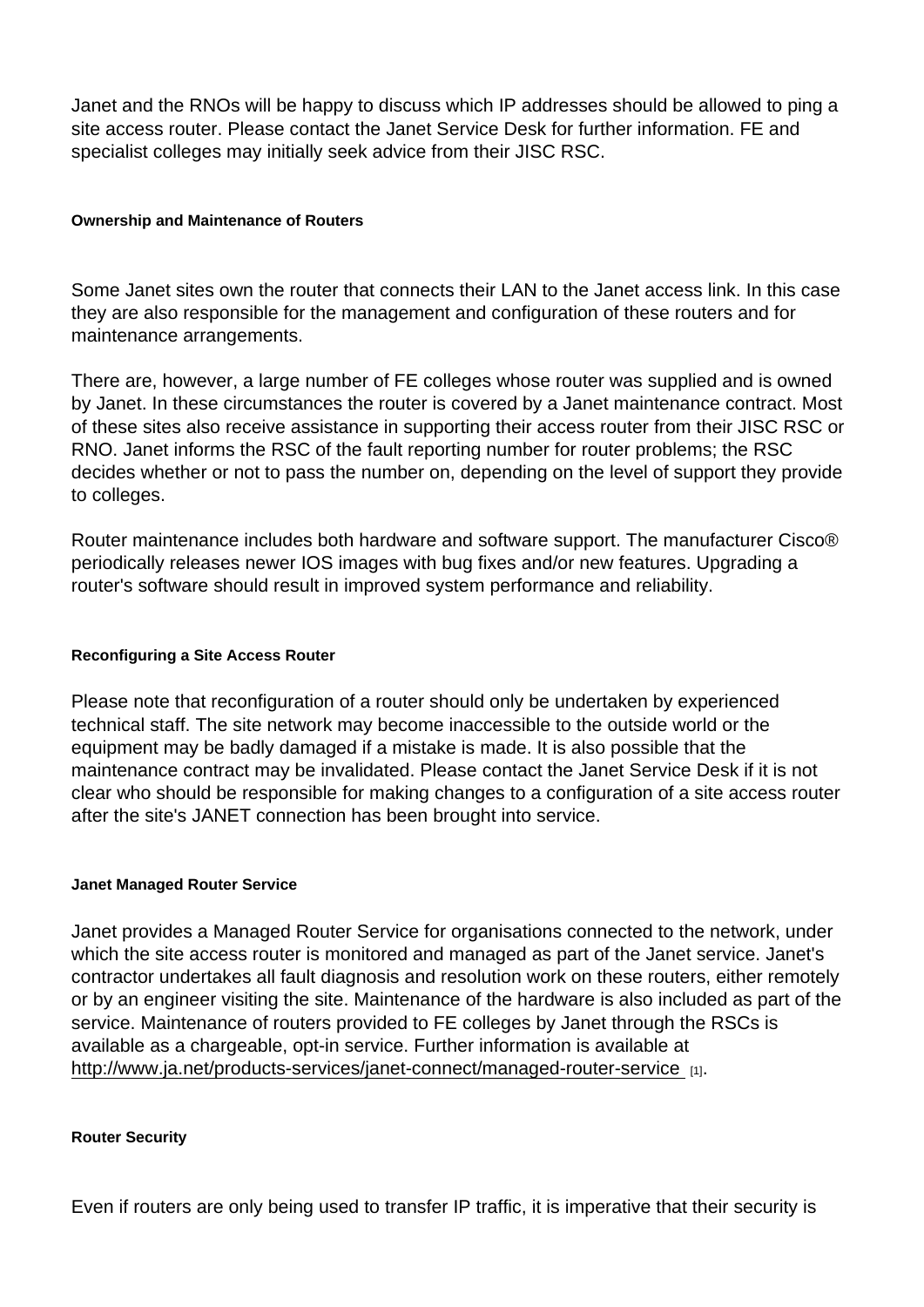not compromised. If intruders manage to obtain control of a router or firewall then they will be able to remove (temporarily or permanently) any traffic management rules used to protect the network. They may also be able to read or re-direct any traffic passing through the device, or simply to create havoc by breaking the organisation's local and wide area connections.

Most network devices can now be managed remotely across the network. This is normally done using the Telnet protocol but others may also be used. Whatever protocol is used, it is essential that the ability to login, and hence configure the device, is protected by at least a password. Some routers, such as those made by Cisco®, have two levels of privilege, each protected by a separate password. The lower level gives access to 'read only' functions, the higher to 'read/ write' functions. Both levels must be adequately protected via passwords and these passwords should be chosen and managed with at least as much care as any other passwords for privileged accounts on other IT facilities.

If a router can be managed over a network connection, it is possible for hostile attackers to try to access the management function, just as legitimate administrators would. Such attacks may come from inside or outside the organisation. Wherever possible, the router should be set to refuse connection requests that do not come from pre-configured IP addresses. These should normally be addresses within the organisation, since other filtering rules should already restrict the ability to forge them. If there is a requirement to manage network devices from outside the network, then additional security measures such as encryption (described in the following sections) should be considered.

Many routers and other devices also allow management to be carried out using other protocols. Most of these allow aspects of the devices' configuration and logging to be read remotely. Some also allow management parameters to be set. The most common protocols used are SNMP and HTTP.

#### **Simple Network Management Protocol**

This has an authentication mechanism that uses 'community strings'. In effect these are passwords, so they should only be known to the controlled device and those who are authorised to control it. Different community strings may be used for different groups of management functions. Anyone who can learn or guess a community string can gain access to the management functions on the device. Many network devices are delivered with default community strings. These should always be changed when a new device is installed and should be managed in the same way as any other privileged password.

Each SNMP request sent over the network includes the community string as authorisation. Although newer versions of the protocol make it possible to encrypt the community string, this is not yet widely supported, so there is a risk that the community string will be intercepted. Unless encrypted community strings can be used, it is recommended that network devices are configured to ensure that SNMP can only be used to read information and not to update it.

#### **Web-based Interfaces**

Similar considerations apply to web-based interfaces to network devices. Like SNMP, these transmit unencrypted passwords to authorise changes to the configuration of the device. Web